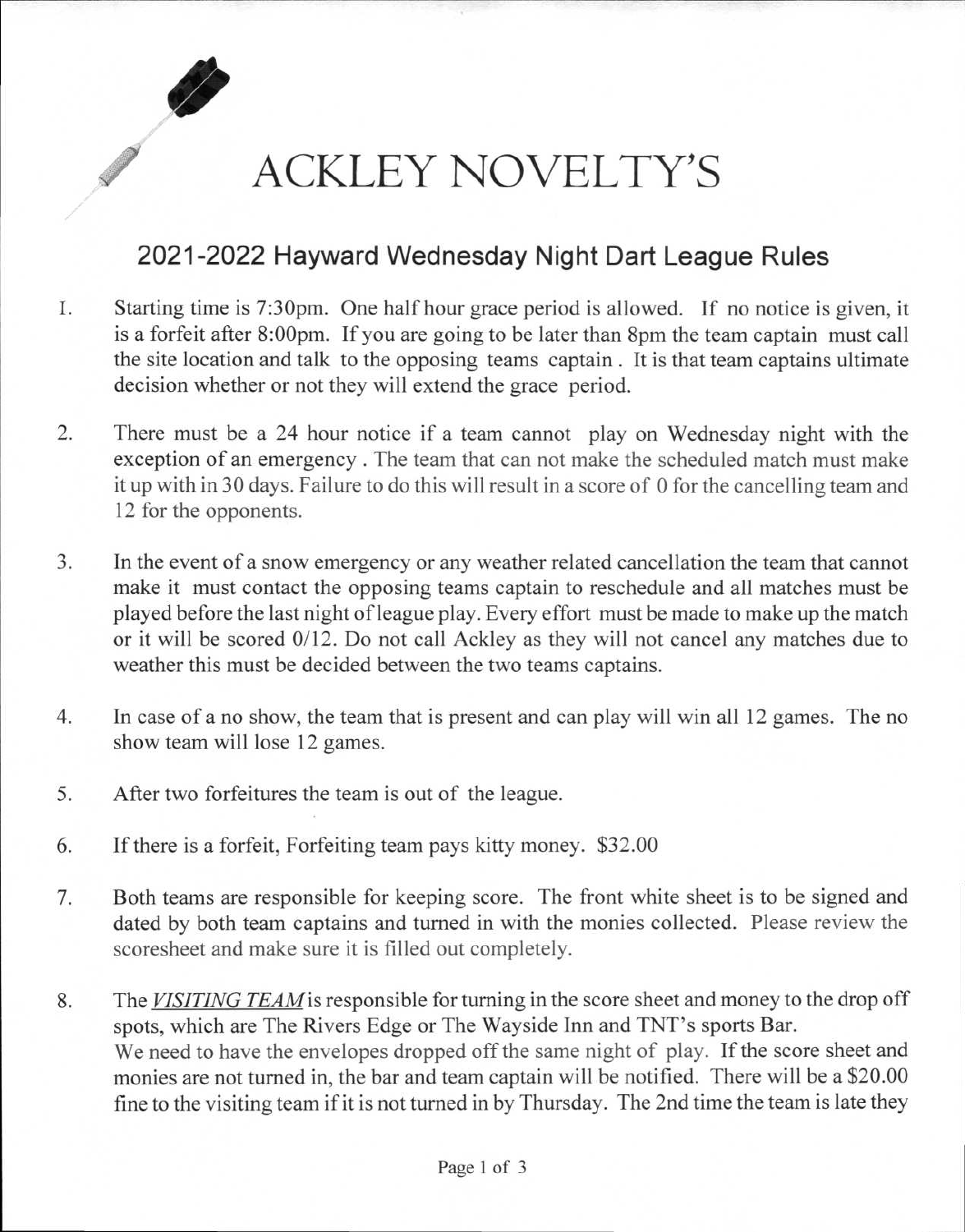will be kicked out of the league. You may fax the score sheet to 715-635-2908, or email to ackleynovelty@ackleynoveltyinc.com or phone 800-472-2323 in the results to Ackley's office. Then the envelopes and monies must be turned in by 5 pm on Thursday.

\*\*Schedules and standings will be posted on Ackleynovelty.com each week for your viewing and a paper copy will be dropped off at each location.

9. The fee is \$7.00 per person, per week. Fees To Be Collected Each Week Of Play Dart Fees \$56.00 Board Fees <\$24.00>

- 10. Each team must have four players of which one is designated as the team captain. A team should consist of at least one male and one female player ( 4 girls are acceptable.) In the event of an absent player, the game may be played with three players. The vacant spot left at 301. Please be respectful of other players and be ready to shoot when it is your turn. Repeat violators will be penalized at the discretion of the League facilitator.
- 11. Each team may have unlimited subs. A sub may be used at any time throughout the season. All subs must have played at least once throughout the season to be eligible to play in the end of the year tournament. Subs may be shared throughout the year by any bar, as long as the player they are replacing has a higher CDA than the sub(unless they are on the original sign up sheet for that location). If it is the first time a sub is playing and has no CDA, and it turns out to be higher than the persons' they have replaced, the new sub will be penalized accordingly. Any new sub not already listed on your sub list ( after the first half of the season) must be approved by Marty Gall, Dyan Featherly or Darlene Albrecht prior to shooting that night. Failure to comply will result in game loss.
- 12. When inserting money in Valley machines DO NOT push league button. This will not allow you to go out on a tie as the league allows. A player can not go out if their partners score is higher than their opponents combined scores.
- 13. The *"Player Change" button MUSTbe* pushed before pulling out your darts. If it is not done and a player registers additional points while pulling out the dart, that player forfeits his or her next turn. If by pulling out the darts would cause the player to go out, that team forfeits the game.
- 14. If a player shoots on the wrong number, he or she must change to the correct player and shoot remaining darts.

<sup>\$32.00</sup> To Be Sent With Score Sheet